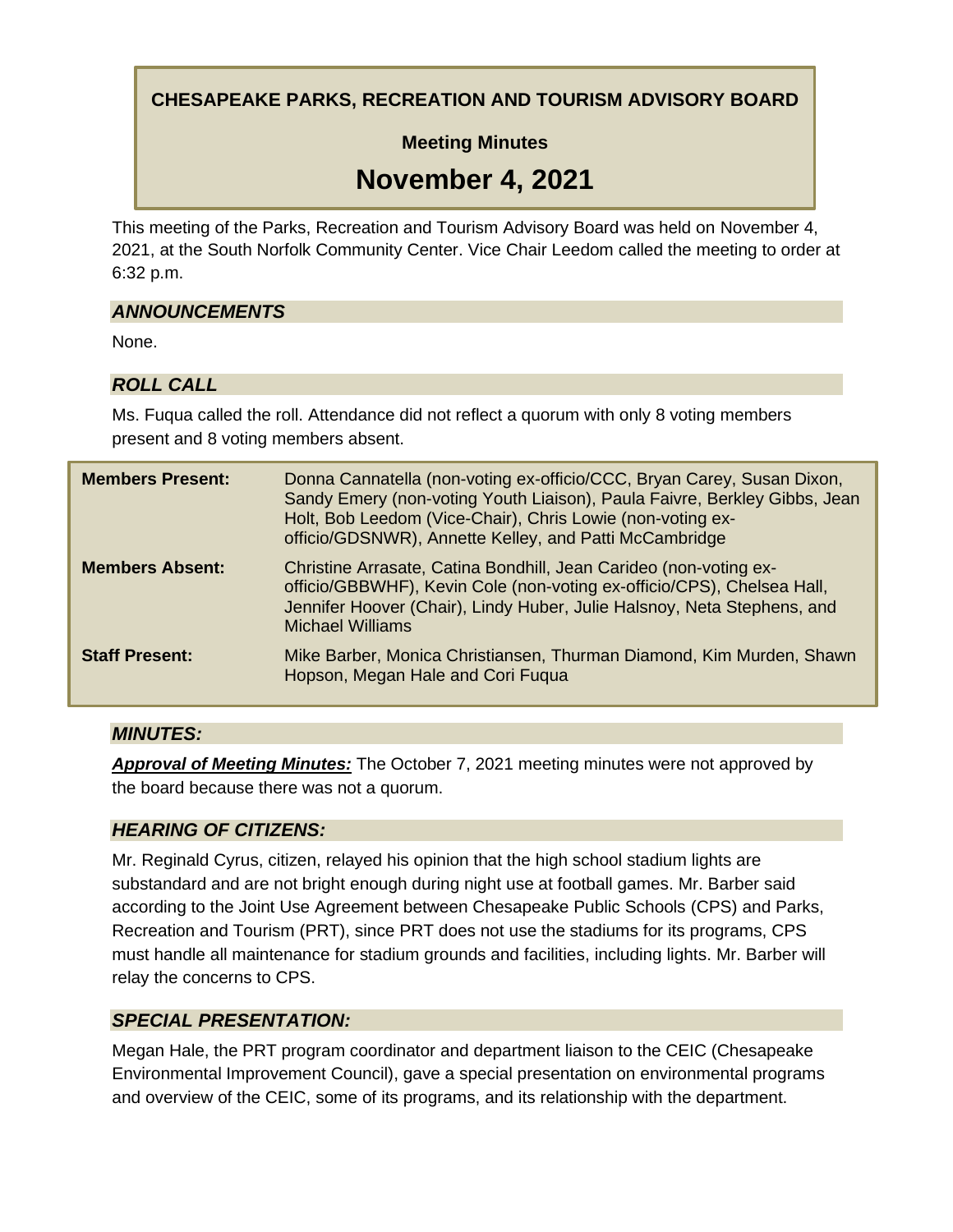#### *REPORTS:*

- **a.** *Committee Reports:*
	- **Athletic Rules Committee** None.
	- **Tourism Committee** None.

#### **b.** *Ex-Officio Reports*:

- **Great Bridge Battlefield & Waterways History Museum** None.
- **Great Dismal Swamp National Wildlife Refuge** None.
- **Chesapeake Public Schools** None.
- **Chesapeake Conference Center** Ms. Cannatella reported on the following:
	- o **Lunch with Chef** is on Fridays from 11:30am 1:30pm. City employees (both current and retirees) are eligible for lunch pricing at \$10 permanently! For a group of 10 or more people, there is a group discount with lunch for \$10 each.
	- o **Events and Promotions** For a complete listing of upcoming events, visit our website. We have a full schedule and continuing to add events. The Friday Trivia Contest for a chance to win a Lunch With Chef is ongoing. Each month will feature different trivia questions about the Conference Center and the answers can be found on the website. Want to feature a special personal message on the Conference Center's LED marquis? For only \$50 it will run 24 hours for 3 days. It's usually \$250. We are looking for vendors for the Princess Ball in February. Full details on all events and promotions can be found on the website.
- **c.** *Tourism Report* Ms. Murden gave the following updates:
	- **Restaurant Week** finished up October 22<sup>nd</sup>. This was the fifth year and this year we had the highest number of restaurant participants to date! We are in the process of receiving feedback but so far it's been very positive. Some recommendations received were to hold it in January/February but it's difficult to find a good time to have it when it's not competing with another city.
	- **Fall Promotions** are winding down and we will be transitioning to our Peake Holiday promotions.

#### **d.** *Parks and Recreation Reports*

#### *Director Updates and Department Reports*:

- Mr. Barber gave the following updates:
	- o **Park and Place Naming**  City Council renamed Courtyard Square Park next to City Hall to Judge Eileen A. Olds Courtyard Park. They also approved funding for a 18-20' high tower clock, marker and landscaping. Council also asked that the board consider another proposal for naming the lake at Oak Grove Lake Park Lake Claire after Claire Askew, a former department director that recently passed away. Next month there will be a more formal presentation. There is a city policy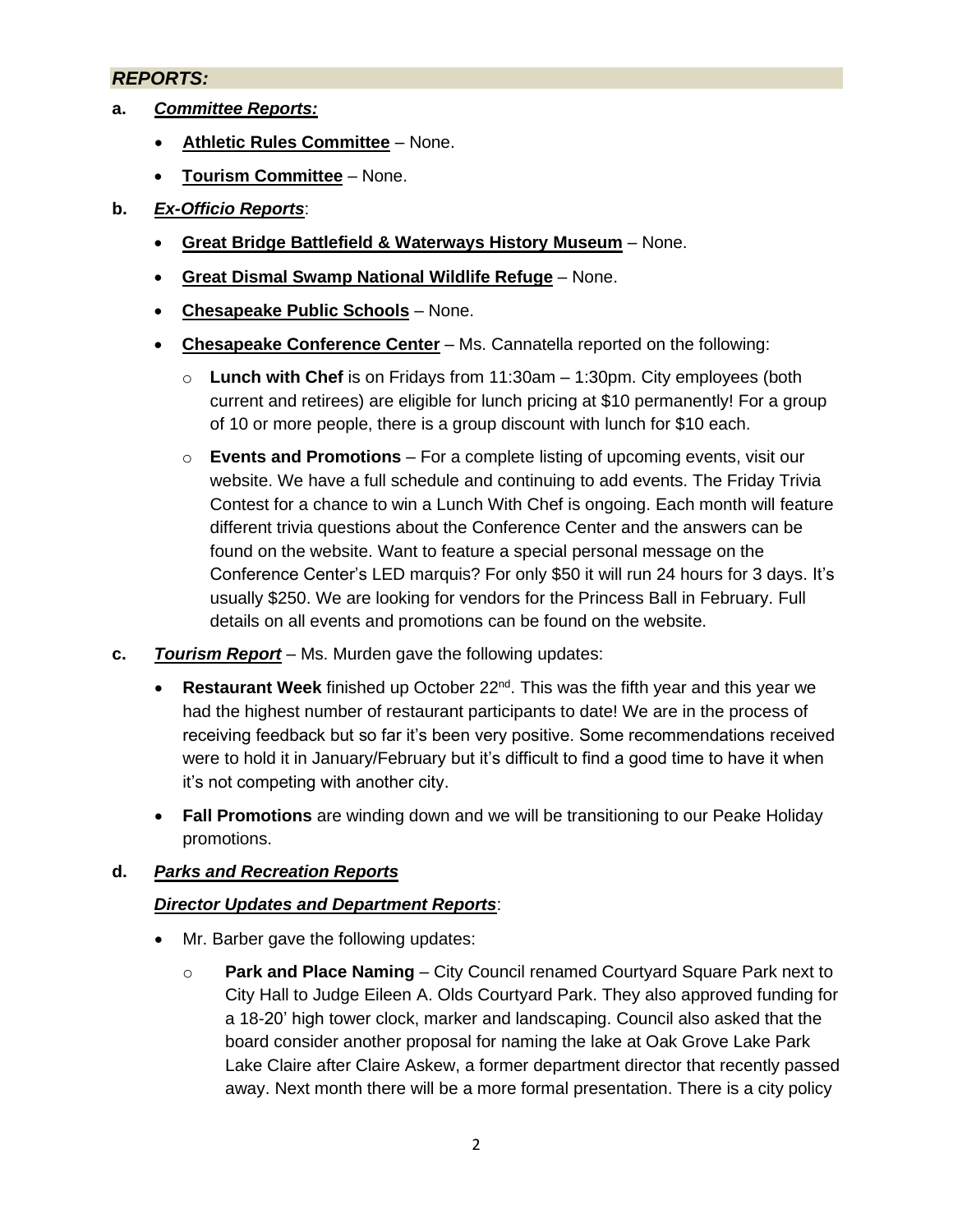as well as other guidelines that will be sent to the board prior to next month's meeting.

- o **Department CIP Requests** were submitted, which included an aquatic center and an outdoor community pool, which are among Council's highest priorities; continued to include some regular maintenance funding and continuing baseball/softball lighting upgrades/replacements; also included was for refurbishment funding for the Sunray building.
- o **Historical Services** the Cornland School roof installation was completed.
- o **Operating Budget** is due right before Thanksgiving. We've been asked to work on a baseline of 97.5% of last year's budget but that will not adversely affect services or maintenance efforts.
- o **Events –**
	- **Holiday Craft Show** weekend of November 20<sup>th</sup> and 21<sup>st</sup> at the Conference Center.
	- **Deck the Hall** Begins Thanksgiving weekend (November 25<sup>th</sup>) and will be on nightly through January 2<sup>nd</sup>. There will also be two separate event nights (December  $11<sup>th</sup>$  and  $18<sup>th</sup>$ ) featuring carolers, goats and Santa, and vendors will be serving donuts, hot chocolate and coffee.

## *UNFINISHED BUSINESS*:

• **2022 Officer Nomination Slate** – Ms. Holt presented the slate from the nominating committee which is Bob Leedom for Chairman and Annette Kelley for Vice Chairman. The vote will take place at next month's meeting as long as there is a quorum present.

#### *HEARING OF BOARD MEMBERS*:

- Ms. Faivre said that the work done at the Deep Creek baseball fields looks awesome. Is the press box not under PRT purview to fix up? Mr. Barber said no, that falls under CPS and thinks they have plans to demolish it.
- Mr. Gibbs asked about the timeline for the lighting of the giant flag at City Park. Mr. Barber said that we're waiting on the contractor to get the backordered lights delivered but landscaping likely should be done first. The Jubilee Fall Craft Show is November 6<sup>th,</sup> at City Park and the Kiwanis Club is doing the food.
- Ms. Kelley went to Deep Creek Park for a baseball game and she asked if there were any issues with the field and her niece said that the bathrooms there were cleaner than the ones in her school! Ms. Kelly also suggested that the City hold a scarecrow contest where businesses can pay to set up a display and the public can vote on them. It would be a nice fundraiser or the money could go toward prize money for the business to donate to a charity.
- Ms. McCambridge gave kudos to Donna and the Conference Center. She is working very hard and does a great job. The historical photos are going up and look beautiful.